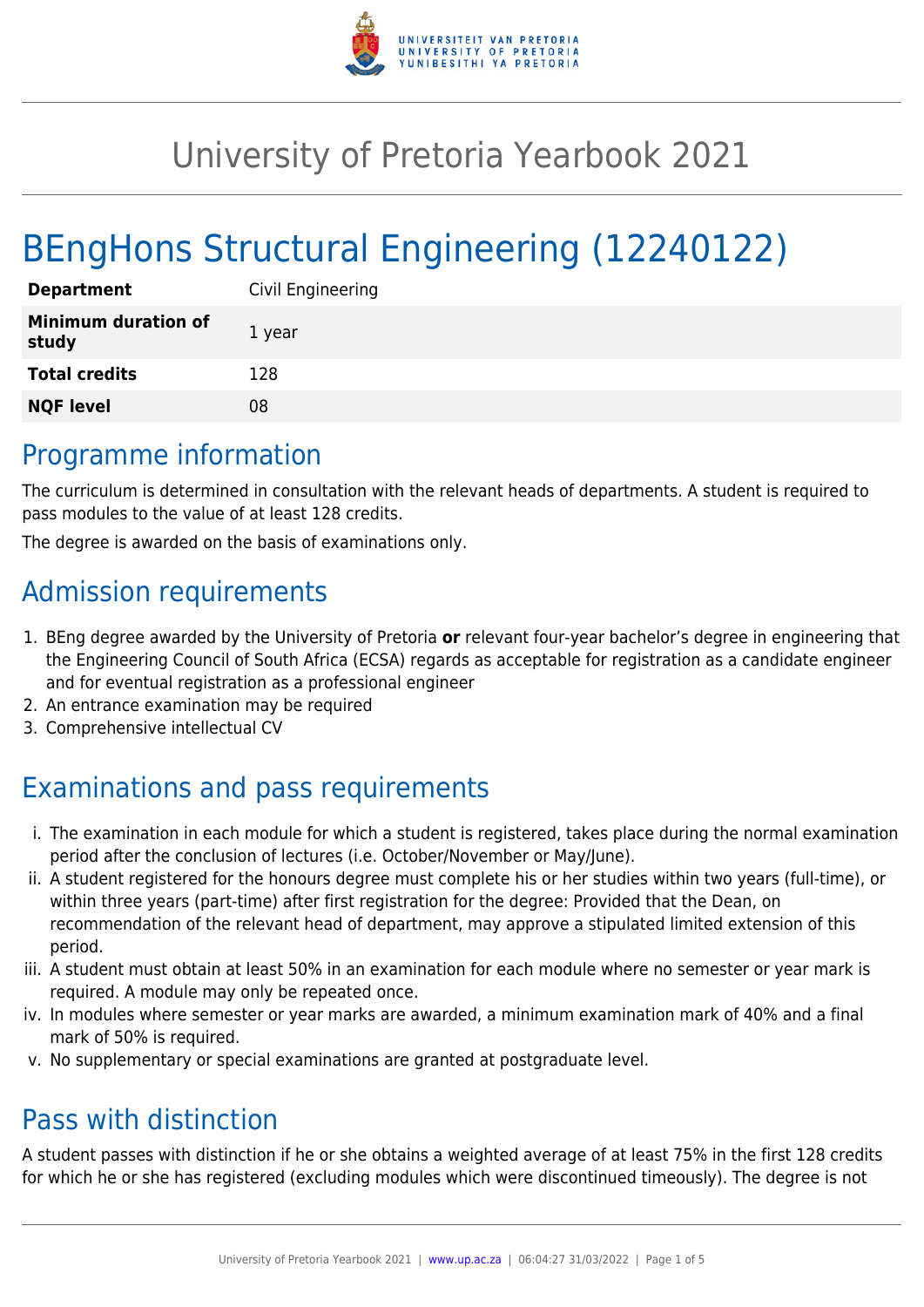

awarded with distinction if a student fails any one module (excluding modules which were discontinued timeously).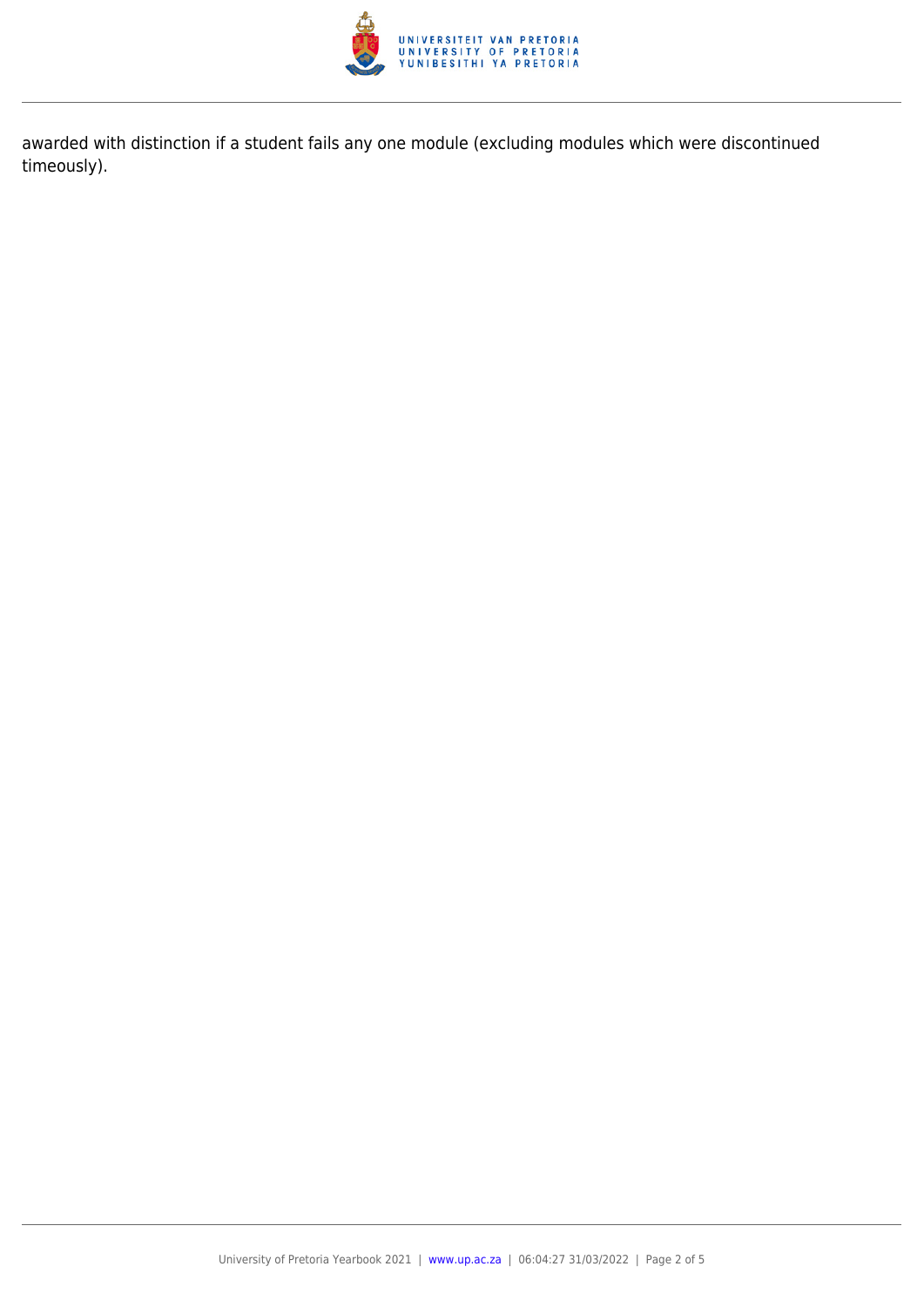

## Curriculum: Final year

**Minimum credits: 128**

### **Core modules**

### **Numerical methods and finite element applications for Civil Engineers 790 (SIK 790)**

| <b>Module credits</b>         | 24.00                          |
|-------------------------------|--------------------------------|
| <b>NQF Level</b>              | 08                             |
| <b>Contact time</b>           | 40 contact hours               |
| <b>Language of tuition</b>    | Module is presented in English |
| <b>Department</b>             | Civil Engineering              |
| <b>Period of presentation</b> | Year                           |

#### **Module content**

In the first part of this course, numerical procedures and some underlying theory for solving systems of equations, eigenvalue problems, integration, approximation and boundary value problems will be discussed. The second part of the course covers general finite element theory, discretization aspects related to geometry, nodes and numbering, element type and shape, interpolation functions, formulation of element characteristic matrices and vectors for elasticity problems, assembly and solution of the finite element equations, modelling procedures and results processing. The student will use Finite Element software to apply the theory that was covered in the course for solving typical Civil Engineering problems.

### **Civil research 780 (SSC 780)**

| <b>Module credits</b>         | 32.00                          |
|-------------------------------|--------------------------------|
| <b>NQF Level</b>              | 08                             |
| <b>Contact time</b>           | 8 contact hours per year       |
| <b>Language of tuition</b>    | Module is presented in English |
| <b>Department</b>             | Civil Engineering              |
| <b>Period of presentation</b> | Year                           |

#### **Module content**

\*This is a compulsory module.

The course will require all honours students to conduct research in an appropriate field of civil engineering, linked to the main discipline in which the student specializes for their honours degree.

### **Elective modules**

#### **Steel design 776 (SIN 776)**

| <b>Module credits</b> | 24.00             |
|-----------------------|-------------------|
| <b>NQF Level</b>      | 08                |
| <b>Prerequisites</b>  | No prerequisites. |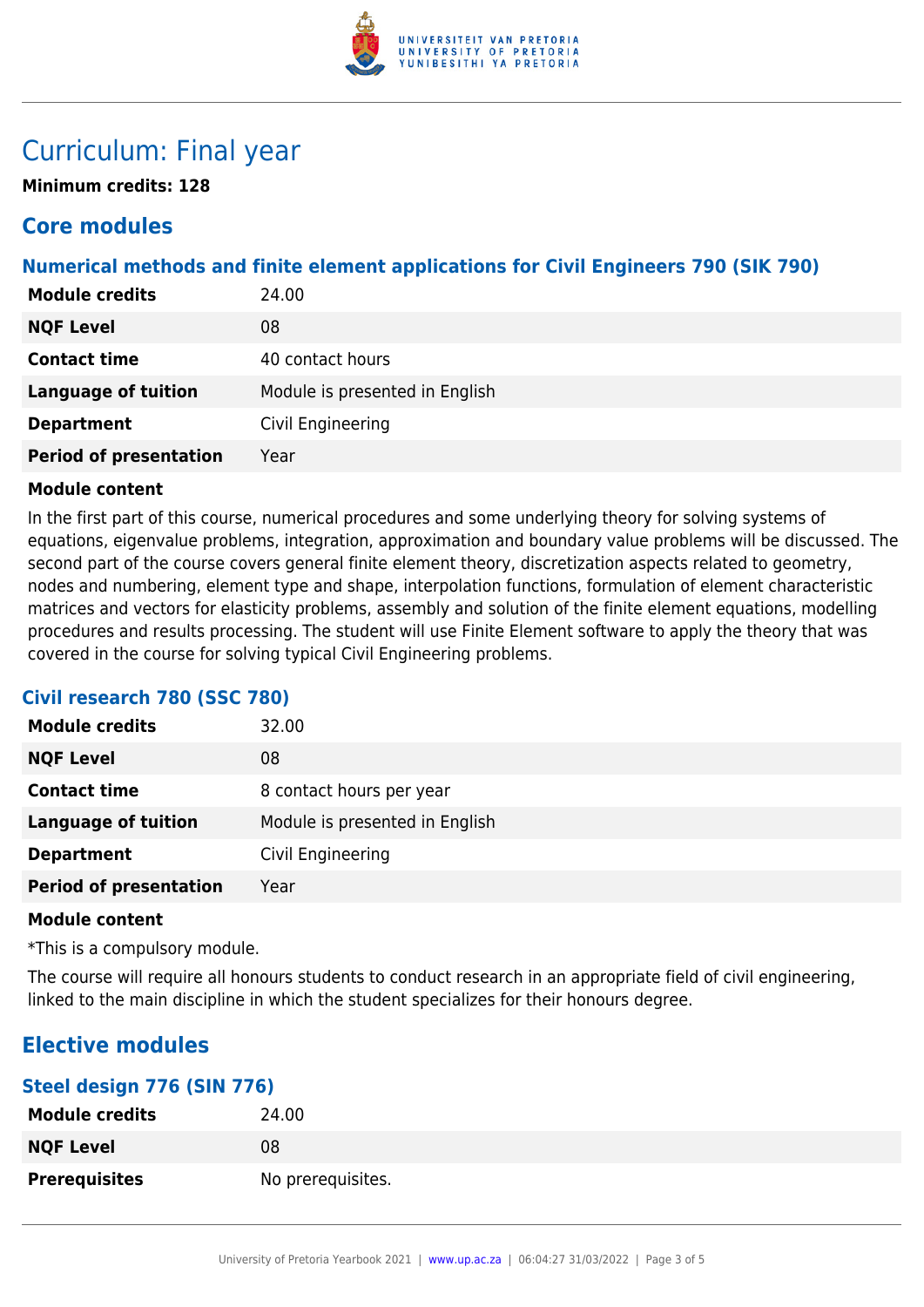

| <b>Contact time</b>           | 40 Contact hours               |
|-------------------------------|--------------------------------|
| Language of tuition           | Module is presented in English |
| <b>Department</b>             | Civil Engineering              |
| <b>Period of presentation</b> | Year                           |

#### **Module content**

A research term paper will be prepared.

Introduction to structural reliability, tension elements, buckling of plates in compression elements, compression elements, beams and plate girders, plastic analysis and design of structures and structural elements, connections, composite design and steel-framed structures.

#### **Reinforced concrete design 778 (SIN 778)**

| <b>Module credits</b>         | 24.00                          |
|-------------------------------|--------------------------------|
| <b>NQF Level</b>              | 08                             |
| <b>Prerequisites</b>          | No prerequisites.              |
| <b>Contact time</b>           | 40 Contact hours               |
| <b>Language of tuition</b>    | Module is presented in English |
| <b>Department</b>             | Civil Engineering              |
| <b>Period of presentation</b> | Year                           |

#### **Module content**

A research term paper will be prepared.

Material properties. Behaviour and analysis of reinforced concrete members for flexure, axial loads, flexure plus axial load and shear. Cracking and deflection (short- and long-term) of flexural members. Plasticity in flexural members. Braced and unbraced slender columns.

#### **Structural analysis 790 (SIN 790)**

| <b>Module credits</b>         | 24.00                          |
|-------------------------------|--------------------------------|
| <b>NQF Level</b>              | 08                             |
| <b>Prerequisites</b>          | No prerequisites.              |
| <b>Contact time</b>           | 40 Contact hours               |
| <b>Language of tuition</b>    | Module is presented in English |
| <b>Department</b>             | Civil Engineering              |
| <b>Period of presentation</b> | Year                           |

#### **Module content**

A research term paper will be prepared.

Stiffness and flexibility methods for plane, grid and three-dimensional structures.In-plane stability of beamcolumns and frames; effective lengths and lateral torsional instability of beams. Dynamics: free and forced, undamped and damped framed systems and mass matrices and natural frequencies.